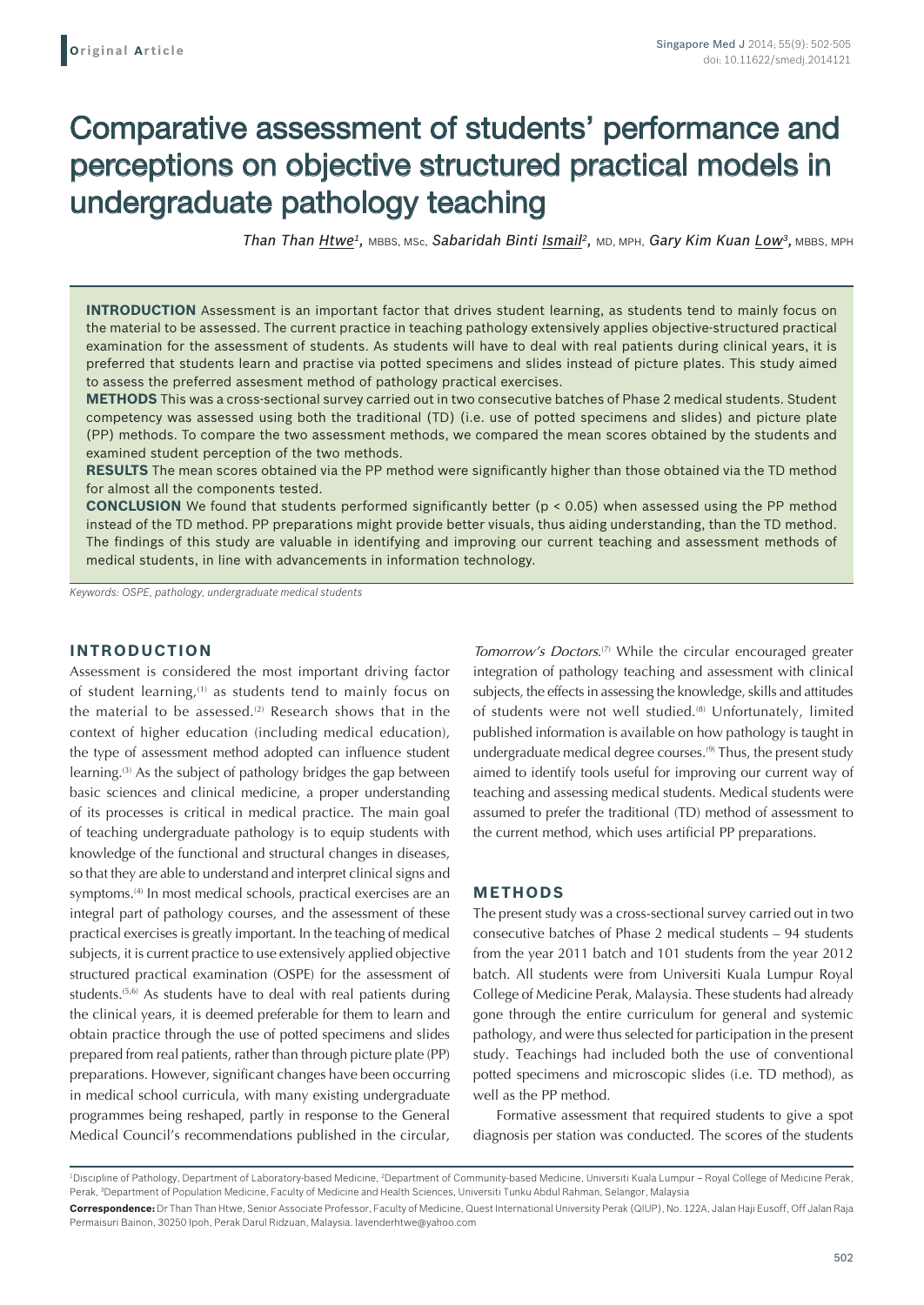| <b>Assessment</b>                   | <b>Marks scored</b>  |               |       |             |                       |           |       | p-value  |
|-------------------------------------|----------------------|---------------|-------|-------------|-----------------------|-----------|-------|----------|
|                                     | Year $2011$ (n = 94) |               |       |             | Year $2012$ (n = 101) |           |       |          |
|                                     | <b>Mean</b>          | <b>Median</b> | SD    | <b>Mean</b> | <b>Median</b>         | <b>SD</b> |       |          |
| <b>Traditional</b>                  |                      |               |       |             |                       |           |       |          |
| Gross specimen                      | 4.22                 | 4.00          | 2.006 | 5.90        | 6.00                  | 2.685     |       |          |
| Histopathology slides               | 0.88                 | 1.00          | 1.046 | 1.67        | 1.00                  | 1.379     |       |          |
| Cytopathology slides                | 2.48                 | 2.00          | 1.095 | 1.05        | 1.00                  | 1.090     |       |          |
| Slides for identifying blood cells  | 2.32                 | 2.00          | 1.220 | 2.83        | 3.00                  | 1.415     |       |          |
| Slides for interpreting blood films | 2.70                 | 3.00          | 1.096 | 2.99        | 3.00                  | 1.229     |       |          |
| Total                               | 12.60                | 12.50         | 3.886 | 14.31       | 14.00                 | 5.394     | 2.553 | $0.011*$ |
| <b>Picture plate</b>                |                      |               |       |             |                       |           |       |          |
| Gross specimen                      | 4.15                 | 4.00          | 1.697 | 5.90        | 6.00                  | 2.364     |       |          |
| Histopathology slides               | 1.43                 | 1.00          | 1.205 | 1.96        | 2.00                  | 1.414     |       |          |
| Cytopathology slides                | 2.64                 | 3.00          | 0.890 | 2.02        | 2.00                  | 1.029     |       |          |
| Slides for identifying blood cells  | 3.20                 | 3.00          | 1.197 | 2.93        | 3.00                  | 1.458     |       |          |
| Slides for interpreting blood films | 3.21                 | 3.00          | 0.960 | 3.406       | 4.00                  | 0.992     |       |          |
| <b>Total</b>                        | 14.63                | 14.00         | 3.852 | 16.31       | 16.00                 | 5.015     | 2.634 | $0.009*$ |

#### **Table I. Score distribution of the Phase 2 medical students from the 2011 and 2012 batches.**

\*Statistically significant difference (p < 0.05) in the mean total marks scored by the students in both the 2011 and 2012 batches for both the traditional and picture plate assessment methods. SD: standard deviation

were analysed according to the batches they belonged to (i.e. the 2011 and 2012 batches). Both the TD method and current PP method of OSPE assessment were conducted for the two batches of students. There were 30 stations for each of the two methods studied, and the students had to identify the pathology and answer a question within a minute for each station. Hence, the total time for assessment of each student was one hour. For the purpose of standardisation, both batches of students had the exact same variety of OSPE stations. This was however not made known to the students during the briefing prior to the assessment. One mark was awarded for each correct answer at each station.

The stations were designed to assess all topics that were taught in the pathology curriculum, such as gross specimen examination (i.e. identifying organ specimens), histopathological examination of tissue slides, cytopathological examination of tissue cells, blood cell examination, and blood films. All microscopic stations had microscopes that were already focused, so that students only needed to look at the focused field (aided by a built-in arrowhead pointer in the microscope); movement of the slides was not allowed. The focus of interest had already been taught and thoroughly explained to these students during the practical exercises in the pathology course. In the TD method of assessment, real specimen pots and tissue slides with cell smears or blood films were provided, whereas in the PP method, all preparations were high-resolution picture plates. The PP preparations selected for the PP assessment method were those that demonstrated features almost identical to that of the TD counterpart. For example, when a real potted specimen of breast cancer was displayed, almost similar gross morphological pictures representing breast cancer for the PP preparations were obtained from Google search and the recommended websites of reference universities (e.g. PathLab: http://library.med.utah.edu/WebPath). For the assessment on cytopathology, specimens used were limited to cells appropriate for the level of undergraduate medical students, such as classical Langhans-type giant cells in tuberculosis and osteoclast-like multinucleated giant cells in bone resorption. Students would have already been exposed to these features via both microscope slides and PPs during the practical sessions of the pathology course.

In the final examinations (i.e. the formal summative assessment of the students), the time allocated for each OSPE station was 5 min instead of 1 min (as in the formative assessment). This is because, in the final examinations, the students are required to answer some short questions within the 5 min. These questions require more in-depth knowledge than the questions used in the formative assessment. The total score for each station was five marks.

To analyse the students' perception of the two methods of assessment, each student was instructed to fill in a questionnaire after the assessment. All students who participated in the present study attended an orientation session, during which the objectives of the survey and guidelines on how to fill up the questionnaire were explained. All student answers were kept confidential and all students were aware of their right to decline participation in the study.

Mean, standard deviation and median were calculated for continuous variables (i.e. the marks scored), and percentages were calculated for categorical variables (i.e. questionnaire items). Continuous variables were compared using paired *t*-test. A p-value < 0.05 was considered statistically significant. All data was analysed using the Statistical Package for the Social Sciences version 17.0 (SPSS Inc, Chicago, IL, USA).

#### **RESULTS**

Table I shows the score distribution of the Phase 2 medical students from the 2011 ( $n = 94$ ) and 2012 ( $n = 101$ ) batches for both the TD and PP assessment methods. There were statistically significant differences ( $p < 0.05$ ) in the mean total marks scored by the students in both the 2011 and 2012 batches for both the TD and PP assessment methods.

Table II shows the difference in the mean scores of the Phase 2 medical students from the 2011 and 2012 batches when the TD and PP assessment methods were compared. Comparing the TD and PP assessment methods in the two batches of students, we found that while the difference in mean scores was not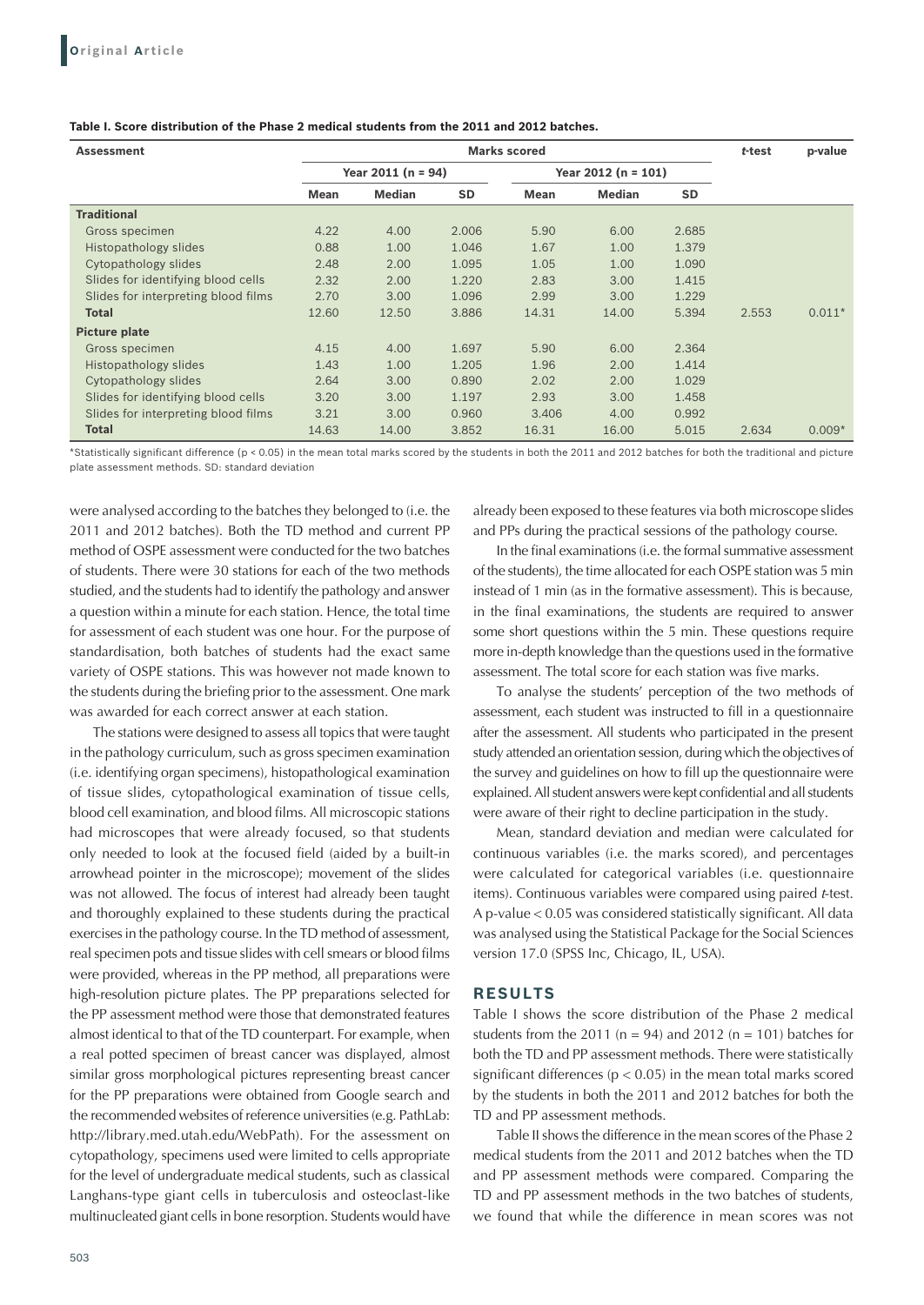#### **Table II. Difference in the mean scores of Phase 2 medical students from the 2011 and 2012 batches when the traditional (TD) assessment method was compared with the picture plate (PP) method.**

| TD vs. PP method                    | 2011                     |             |             |                                           | 2012                     |                   |           |           |                                                         |        |
|-------------------------------------|--------------------------|-------------|-------------|-------------------------------------------|--------------------------|-------------------|-----------|-----------|---------------------------------------------------------|--------|
|                                     | <b>Paired difference</b> |             |             | p-value                                   | <b>Paired difference</b> |                   |           |           | p-value                                                 |        |
|                                     | <b>Difference</b>        | <b>SD</b>   | <b>SE</b>   | 95% CI                                    |                          | <b>Difference</b> | <b>SD</b> | <b>SE</b> | 95% CI                                                  |        |
|                                     | in mean                  |             |             |                                           |                          | in mean           |           |           |                                                         |        |
| Gross specimen                      | 0.074                    | 1.621 0.167 |             | $-0.258$ to 0.407                         | > 0.05                   | 0.000             |           |           | $2.015$ 0.200 $-0.398$ to 0.398                         | > 0.05 |
| Histopathology slides               | $-0.543$                 |             | 1.161 0.120 | $-0.780$ to $-0.305 < 0.001*$             |                          | $-0.287$          |           |           | 1.283 0.128 $-0.540$ to $-0.034 < 0.05$                 |        |
| Cytopathology slides                | $-0.160$                 |             | 0.859 0.089 | $-0.335$ to 0.016                         | > 0.05                   | $-0.970$          |           |           | 1.338 0.133 $-1.234$ to $-0.706 \le 0.001$ <sup>*</sup> |        |
| Slides for identifying blood cells  | $-0.883$                 |             | 1.086 0.112 | $-1.105$ to $-0.661 < 0.001*$             |                          | $-0.099$          |           |           | 1.269 $0.126 - 0.350$ to 0.151                          | > 0.05 |
| Slides for interpreting blood films | $-0.511$                 |             | 1.285 0.133 | $-0.774$ to $-0.248 < 0.001$ <sup>*</sup> |                          | $-0.416$          |           |           | 1.061 0.106 $-0.625$ to $-0.206 < 0.001*$               |        |
| <b>Total score</b>                  | $-2.032$                 | 2.883 0.297 |             | $-2.622$ to 1.441                         | $< 0.001*$               | $-2.000$          |           |           | $3.914$ 0.389 -2.773 to -1.227 < 0.001 <sup>*</sup>     |        |

\*p < 0.001 (i.e. high statistical significance). SD: standard deviation; SE: standard error of the difference in mean; CI: confidence interval of the difference in mean

| Question                                                       | No. of students (%) |              |           |                 |           |           |  |  |
|----------------------------------------------------------------|---------------------|--------------|-----------|-----------------|-----------|-----------|--|--|
|                                                                | $2011(n = 94)$      |              |           | $2012(n = 101)$ |           |           |  |  |
|                                                                | <b>Yes</b>          | No           | <b>NA</b> | <b>Yes</b>      | <b>No</b> | <b>NA</b> |  |  |
| Did you prefer individual competition?                         | 60(63.8)            | 26(27.7)     | 8(8.5)    | 58 (57.4)       | 38 (37.6) | 5(5.0)    |  |  |
| Did you prefer group competition?                              | 40(42.6)            | 43(45.7)     | 11(11.7)  | 61(60.4)        | 35(34.7)  | 5(5.0)    |  |  |
| Were the OSPE stations useful as a pre-exam preparation?       | $87(92.6)$ *        | 0(0)         | 7(7.4)    | $99(98.0)$ *    | 0(0)      | 2(2.0)    |  |  |
| Were the OSPE stations useful and effective learning tools?    | $84(89.4)^*$        | 2(2.1)       | 8(8.5)    | $95(94.1)^*$    | 2(2.0)    | 4(4.0)    |  |  |
| Did you prefer the traditional method of OSPE (e.g. Bench A)?  | 28(29.8)            | $53(56.4)$ * | 13(13.8)  | $48(47.5)^*$    | 46 (45.5) | 7(6.9)    |  |  |
| Did you prefer the picture plate method of OSPE (e.g Bench B)? | $77(81.9)^*$        | 9(9.6)       | 8(8.5)    | $81(80.2)^*$    | 15(14.9)  | 5(5.0)    |  |  |
| Did OSPE enhance your personal learning?                       | $82(87.2)^*$        | 3(3.2)       | 9(9.6)    | $94(93.1)^*$    | 2(2.0)    | 5(5.0)    |  |  |
| Was the OSPE competition fun and relaxing?                     | $53(56.4)$ *        | 32(34.0)     | 9(9.6)    | $87(86.1)^*$    | 11(10.9)  | 3(3.0)    |  |  |
| Did the competition help you to relieve stress?                | 32(34.0)            | 53(56.4)     | 9(9.6)    | 63(62.4)        | 34(33.7)  | 4(4.0)    |  |  |
| Did you feel stressed during the competition?                  | 59(62.8)            | 26(27.7)     | 9(9.6)    | 40(39.6)        | 57(56.4)  | 4(4.0)    |  |  |

\*These values are markedly different between the 2011 and 2012 batches. NA: no answer; OSPE: objective structured practical examination

significant ( $p > 0.05$ ) for the assessment on gross specimens, it was significant ( $p < 0.001$ ) for the assessment on histopathology slides (i.e. identifying microscopic sections of tissues). In the assessment on tissue cytopathology slides, we found a significant difference in the mean scores obtained via assessment using the TD method versus that using the PP method in the 2012 batch ( $p < 0.001$ ). However, this difference was not observed for the 2011 batch  $(p > 0.05)$ . In the assessment on the identification of blood cells, a significant difference between the mean scores obtained via assessment using TD method and that using the PP method was observed in the 2011 batch ( $p < 0.001$ ), but not in the 2012 batch  $(p > 0.05)$ . When comparing between the TD and PP assessment methods, significant differences (p < 0.001) in the mean scores of both student batches were also observed in the assessment on the interpretation of blood films. Overall, the differences between the total mean scores obtained via assessment using the TD method and that using the PP method were significant ( $p < 0.001$ ) in both student batches. Table III shows the percentage responses of the medical students from the 2011 and 2012 batches to the questionnaire that was administered upon completion of the OSPE.

### **DISCUSSION**

In 2006, Domizio stated that the main goal of undergraduate pathology teaching is to provide students with knowledge on

the functional and structural changes that occur due to diseases, so that clinical signs and symptoms can be understood and interpreted.<sup>(4)</sup> In almost every medical school, practical exercises are conducted in pathology teaching, and the assessment of these exercises is vitally important. From the outcome of the study conducted by Rahman et al in 2007, OSPE is a better choice as an assessment method than the TD method, as the former measures a wider range of practical skills.<sup>(6)</sup> Rahman et al also concluded that it is important to consider competency-based performance discrimination and methods to improve students' performance quality in laboratory exercises.<sup>(6)</sup>

From the results of the present study, we found that the students from the 2012 batch had a significantly higher mean score than students from the 2011 batch (Table I). This observation may be because the specimens and slides used for the 2012 batch of students were exactly the same as those used for the 2011 batch of students. Therefore, the 2012 batch of students could have already had a preformed idea of the assessment. When the TD method was compared with the PP method, no significant difference was observed in the mean scores of both batches of students in the assessment that required them to identify gross specimens. These results suggest that the ability of the students to identify gross pathological changes in organs were similar in both assessment methods.